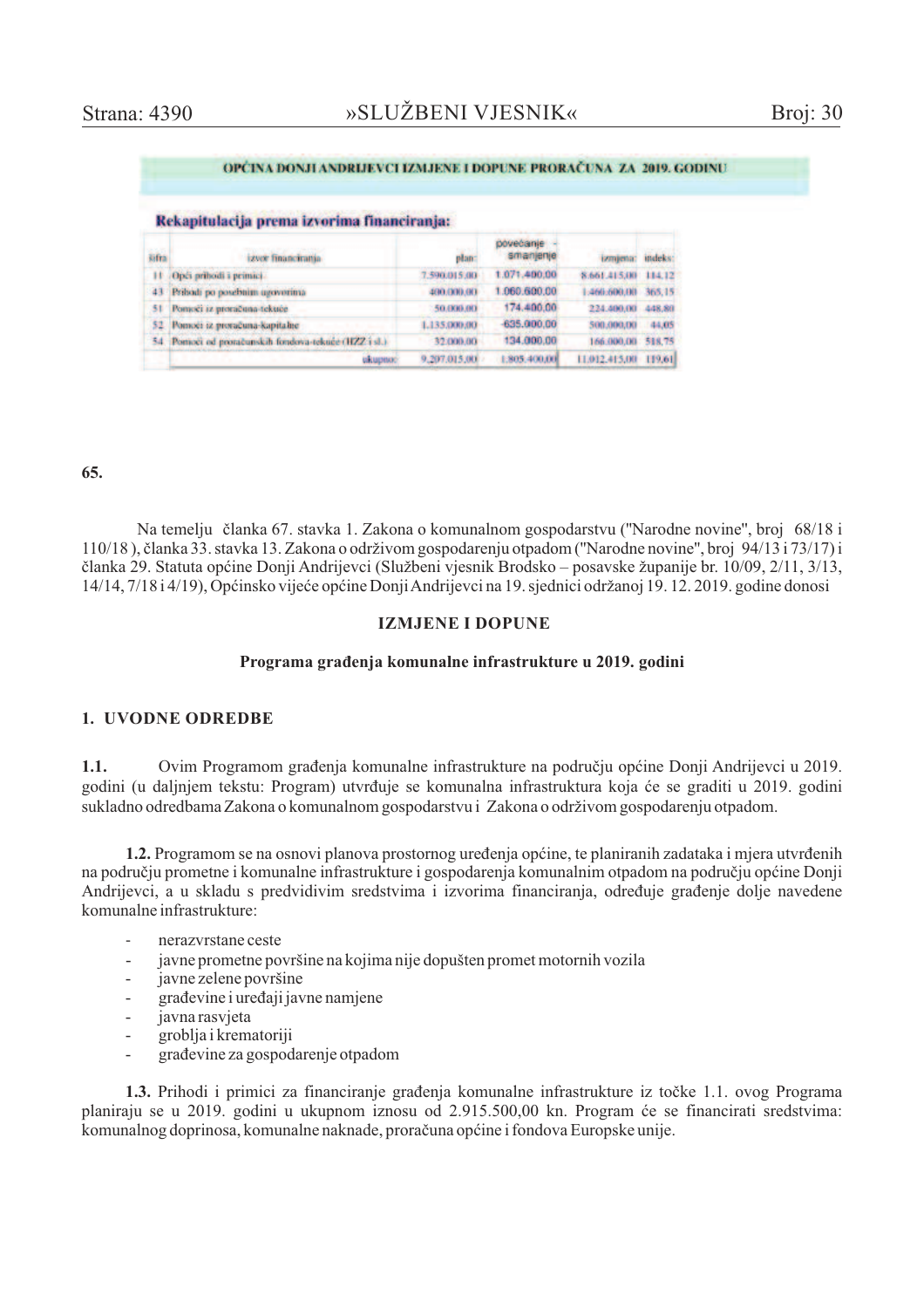1.4. Program građenja komunalne infrastrukture sadrži procjenu troškova građenja komunalne infrastrukture s naznakom izvora njihova financiranja.

1.5. Program građenja komunalne infrastrukture na području općine Donji Andrijevci za 2019. godinu izrađen je u skladu s izvješćem o stanju u prostoru, potrebama uređenja zemljišta planiranog prostornim planom i planom razvojnih programa koji se donose na temelju posebnih propisa, a vodeći računa o troškovima građenja infrastrukture te financijskim mogućnostima i predvidivim izvorima prihoda financiranja njezina građenja.

## 2. SREDSTVA ZA OSTVARIVANJE PROGRAMA S NAZNAKOM IZVORA FINANCIRANJA

2.1. Planirana sredstva za financiranje Programa u 2019. rasporedit će se za financiranje građenja komunalne infrastrukture sukladno tabeli u nastavku.

| <b>NERAZVRSTANE CESTE</b>                                 | Iznos u kn   | Izvor financiranja                 |  |  |
|-----------------------------------------------------------|--------------|------------------------------------|--|--|
| Građenje nerazvrstanih cesta na području općine           | 267.500,00   | 4.3. Prihodi za posebne<br>namjene |  |  |
|                                                           |              |                                    |  |  |
| <b>JAVNE PROMETNE POVRŠINE NA KOJIMA NIJE</b>             |              |                                    |  |  |
| DOPUŠTEN PROMET MOTORNIM VOZILIMA                         |              |                                    |  |  |
| Građenje pješačkih staza                                  | 113.000,00   | 1.1 Opći prihodi i primici         |  |  |
|                                                           |              | 4.3. Prihodi za posebne            |  |  |
| Rekonstrukcija pješačkih staza                            | 435.000,00   | namjene                            |  |  |
| Građenje biciklističkih staza                             |              |                                    |  |  |
|                                                           |              |                                    |  |  |
| <b>JAVNE ZELENE POVRŠINE</b>                              |              |                                    |  |  |
|                                                           |              | 4.3. Prihodi za posebne            |  |  |
| Izgradnja i opremanje dječjeg igrališta u Starom Topolju  | 300.000,00   | namjene                            |  |  |
|                                                           |              |                                    |  |  |
| <b>GRAĐEVINE I UREĐAJI JAVNE NAMJENE</b>                  |              |                                    |  |  |
| Nadstrešnice na stajalištima javnog prometa               |              |                                    |  |  |
|                                                           |              |                                    |  |  |
| <b>JAVNA RASVJETA</b>                                     |              |                                    |  |  |
|                                                           |              | 1.1 Opći prihodi i primici         |  |  |
| Građenje i proširenje javne rasvjete                      | 1.800.000,00 | 5.2. Kapitalne pomoći              |  |  |
|                                                           |              |                                    |  |  |
| <b>GROBLJA I KREMATORIJI</b>                              |              |                                    |  |  |
| Građenje pješačkih staza, ograda i dr. na području općine |              |                                    |  |  |
|                                                           |              |                                    |  |  |
| <b>GRAĐEVINE ZAGOSPODARENJE OTPADOM</b>                   |              |                                    |  |  |
| Izrada projektne dokumentacije za reciklažno dvorište     |              |                                    |  |  |
|                                                           |              |                                    |  |  |
| <b>SVEUKUPNO:</b>                                         | 2.915.500,00 |                                    |  |  |
|                                                           |              |                                    |  |  |